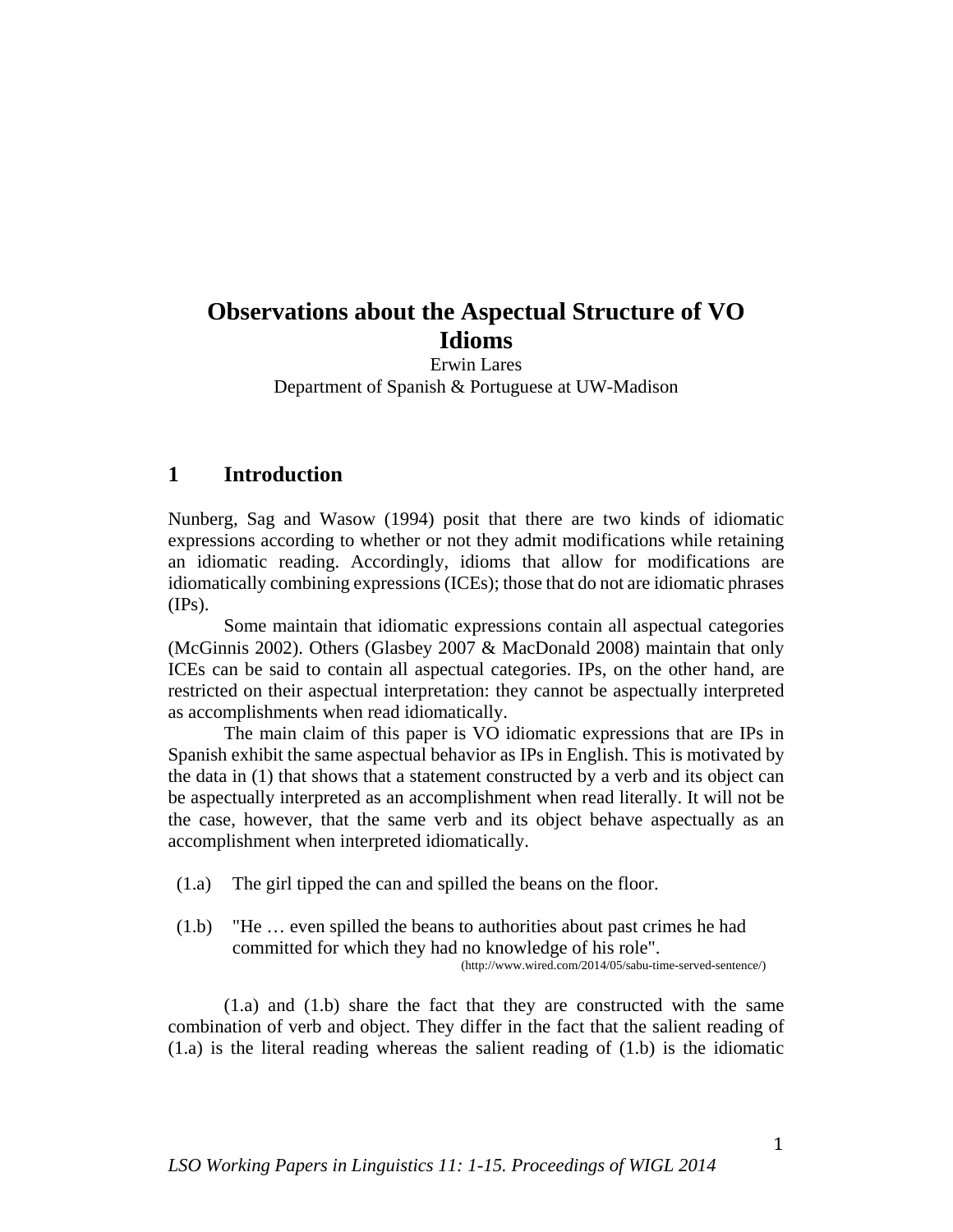## Erwin Lares

reading. Moreover, the salient reading of (1.a) exhibits the aspectual structure of an accomplishment, whereas the salient reading of (1.b) has the aspectual structure of an achievement.

This aspectual behavior is mirrored in Spanish also. Consider (2) below:

- (2.a) Juan recogió las velas al final del día Juan gather-3S.PST the sail-PL a.the end of.the day 'Juan gathered the sails at the end of the day.'
- (2.b) "Con las mejillas calientes y un gruñido conquistándole el estómago abanicó la nubecilla de humo y recogió las velas. Era ya hora de comer y olvidar". (http://www.wattpad.com/41304826-la-mala-madre) with the cheeks hot and a grun conquering-CLT the stomach fanned-3S.PST the cloud-DIM of smoke and gather-3S.PL the sail-PL. be-3S.PST already hour of eat and forget. 'With her cheeks hot and her stomach taking over with a grunt, she fanned the small cloud of smoke and *gave up*. It was already time to eat and forget.'

As it was the case with the English counterpart, (2.a) has a salient literal reading whereas (2.b) has a salient idiomatic reading. While (2.a) is an accomplishment, (2.b) is interpreted aspectually as an achievement.

This paper is about the issue of syntactic transparency from an aspectual point of view. That is, a statement like *Mary kicked the bucket* can be interpreted literally as Mary's foot coming into contact with an actual bucket or, idiomatically, as Mary dying. One might expect that a statement containing a VO idiom would exhibit the same aspectual behavior as a statement constructed with the same verb and its object in a non-idiomatic interpretation. In other words, if the statement in its literal interpretation is an accomplishment, then the idiomatic counterpart should be an accomplishment also.

Contrary to that intuition, a statement consisting of an accomplishment-type idiom may exhibit a different aspectual behavior when interpreted nonidiomatically; this aspectual mismatch has already been noted by MacDonald (2008). In addition, MacDonald noted that the mismatch occurs precisely along the division between ICEs and IPs as described in Nunberg, Sag and Wasow (1994).

I will provide positive evidence that Spanish idiomatic expressions parallel the mismatch found in English. Support for this claim will result from comparing sets of contrasting pairs formed by Spanish VO idioms such as (a) *Ricardo estiró la pata* 'Ricardo died', and a statement using the same verb and the same object but with a non-idiomatic reading such as (b) *Ricardo estiró la pata izquierda* 'Ricardo stretched his left leg'.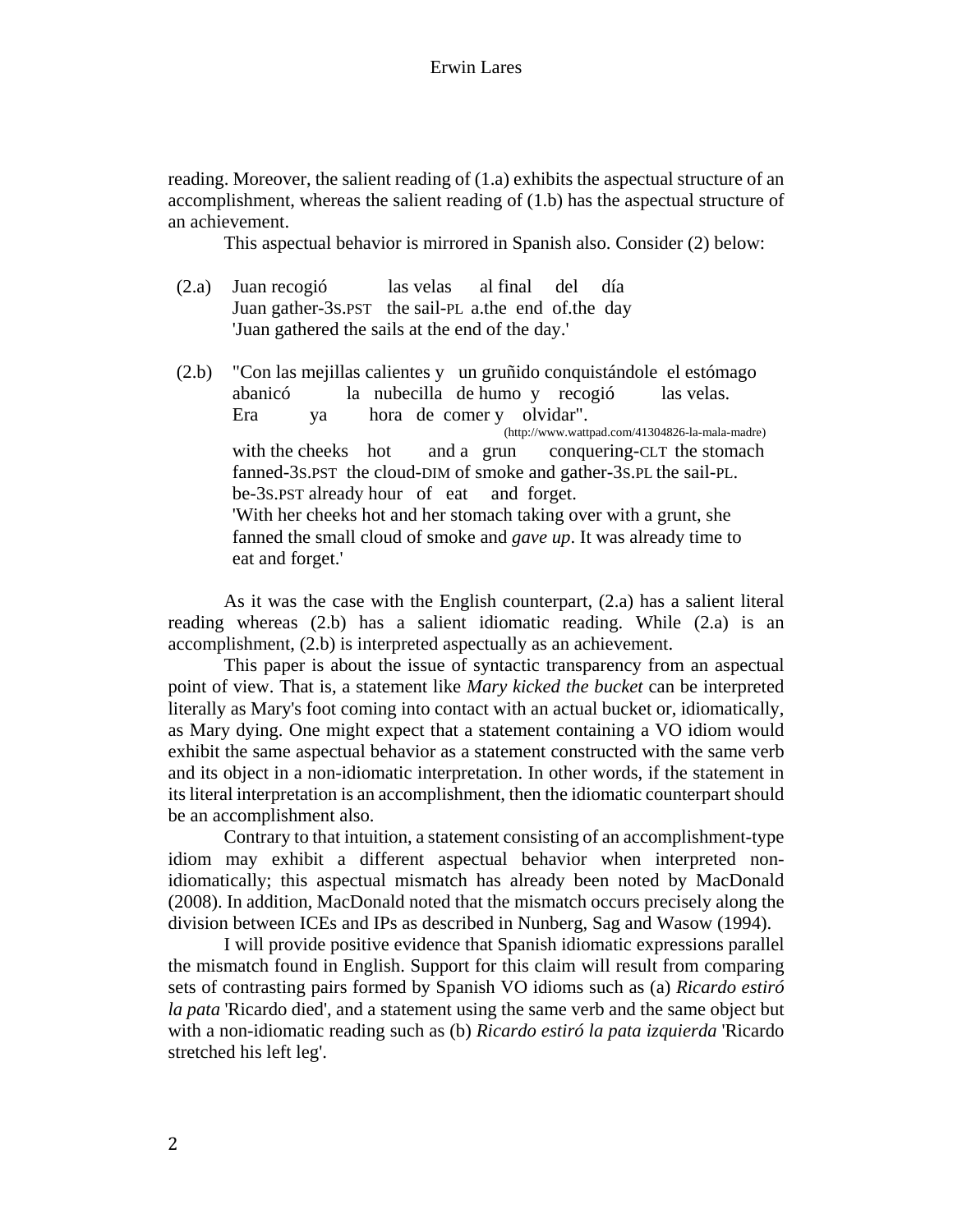The aspectual evidence to corroborate this claim will be obtained by applying a set of aspectual tests, as described by Dowty (1979) and Vendler (1967). The interaction of (1) and (2) with the *almost* test and the *takes x-time* test consistently yield the same result: a VO idiom can have the aspectual structure of an accomplishment when interpreted literally. However, it will not be an accomplishment when interpreted idiomatically if the idiom is an IP. This appears to be true for both English and Spanish IPs.

# **2 Aspectual types and basic Terminology**

De Miguel (1999) is a descriptive essay that provides a detailed introduction to the study of aspect in Spanish. In this section, I will introduce the basic concepts and terminology one can be expected to find when talking about aspect.

The aspectual information of a predicate can be divided into two basic components: the lexical aspect and the grammatical aspect. In rough terms, lexical aspect deals with the information contained in the verb roots. That is why we understand *to die* as a predicate denoting an event that occurs only once whereas *to walk* as a predicate denoting an event that can occur continuously. In traditional grammar de term *Aktionsart* is used to describe these set of properties.

On the other hand, grammatical aspect refers to the information about the event that is expressed through the verb endings. The prototypical example of grammatical aspect information is transmitted by the verb preterite and imperfect conjugations of Spanish where the choice of one over the other determines whether the event described by the predicate is bounded or not.

Sometimes it is difficult to tell aspect from time. This difficulty lies in the fact that both concepts are related to the organization of the event. In Spanish, this problem becomes exacerbated because Spanish verbs paradigms synthetize the aspectual information and tense information into a single lexeme. However, this can be alleviated by thinking about tense as an external axis along which the time of the event is arranged in respect to the time of the speech. Aspect, on the other hand, is about how the event is organized internally, independent of the time of speech.

De Miguel classifies predicates relying on three basic parameters: (i) telicity, (ii) duration, and (iii) dynamicity. An event is telic or bounded because there is a point where the event starts and a point where the event ends or culminates. When either one of such points do not exist, the event is said to be atelic (or unbounded). An atelic predicate denotes an event that happens or a property that holds for an undetermined length of time. Regarding duration, a predicate can denote an event that happens instantaneously from those that have a duration. Finally, we can discriminate predicates denoting events that occur from those that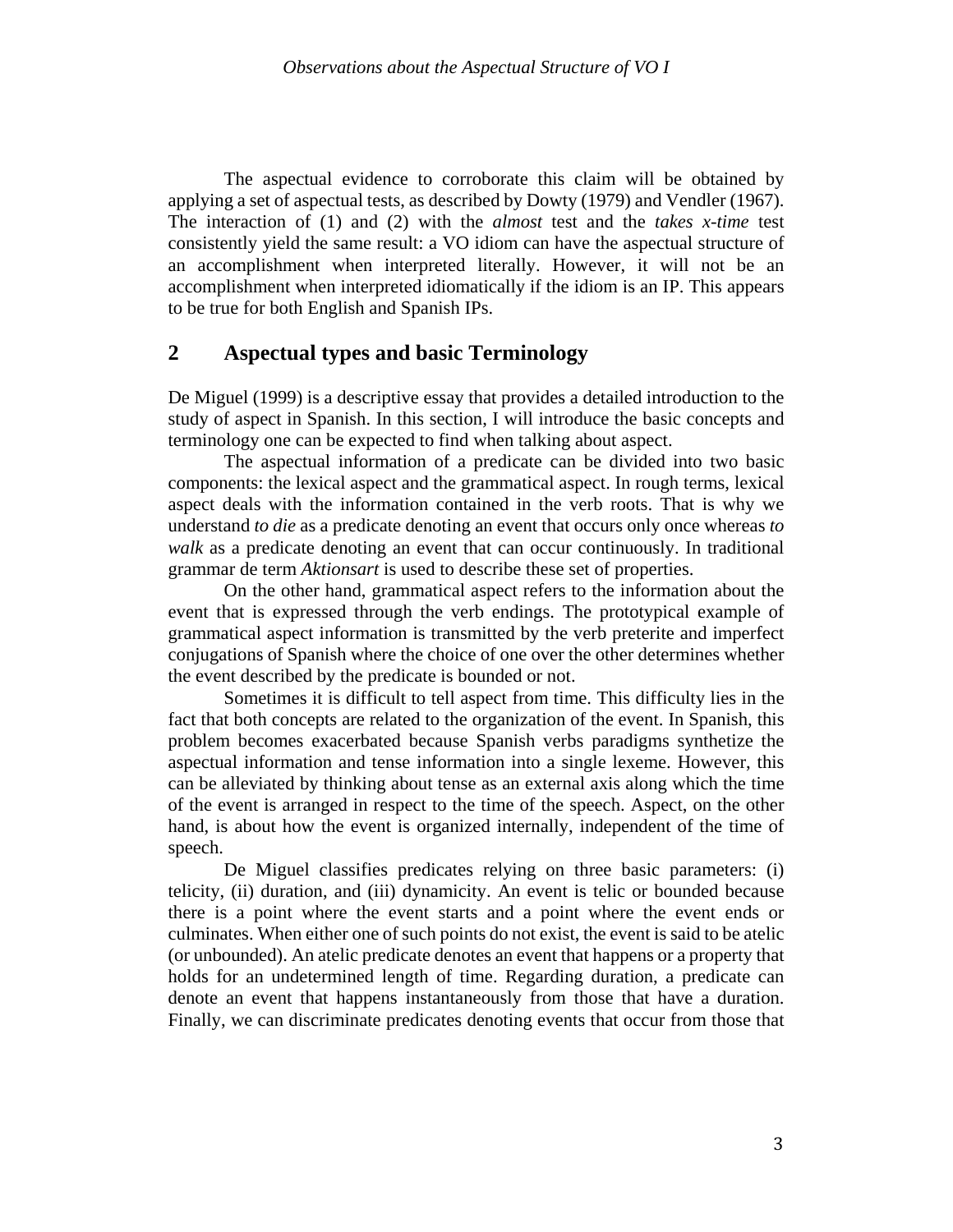do not occur, rather they simply hold. The most salient feature of a dynamic predicate is change.

Assuming the three parameters to be binary, De Miguel posits the existence of four large predicate groups: states, activities, achievements and accomplishments according to the Figure 1 below:

#### Figure 1: four aspectual types



Examples (3) through (6) below are intended to give an idea of what each aspectual type of predicate looks like. Consider the state-type predicates in (3), the activity-type predicates in (4), the achievement-type predicates in (5), and finally the accomplishment-type predicate in (6).

- (3) Fulgencio tuvo un auto deportivo. Fulgencio have-3s.PST a car-SING sport 'Fulgencio had a sports car.'
- (4) Bilbo tomó vino. Bilbo drink-3S.PST wine 'Bilbo drank wine.'
- (5) Ruperto capturó la liebre. Rupert capture-3S.PST the hare. 'Rupert captured the hate.'
- (6) Bilbó tomó una jarra de vino Bilbo drank-3S.PST one pitcher of wine. 'Bilbo drank one pitcher of wine.'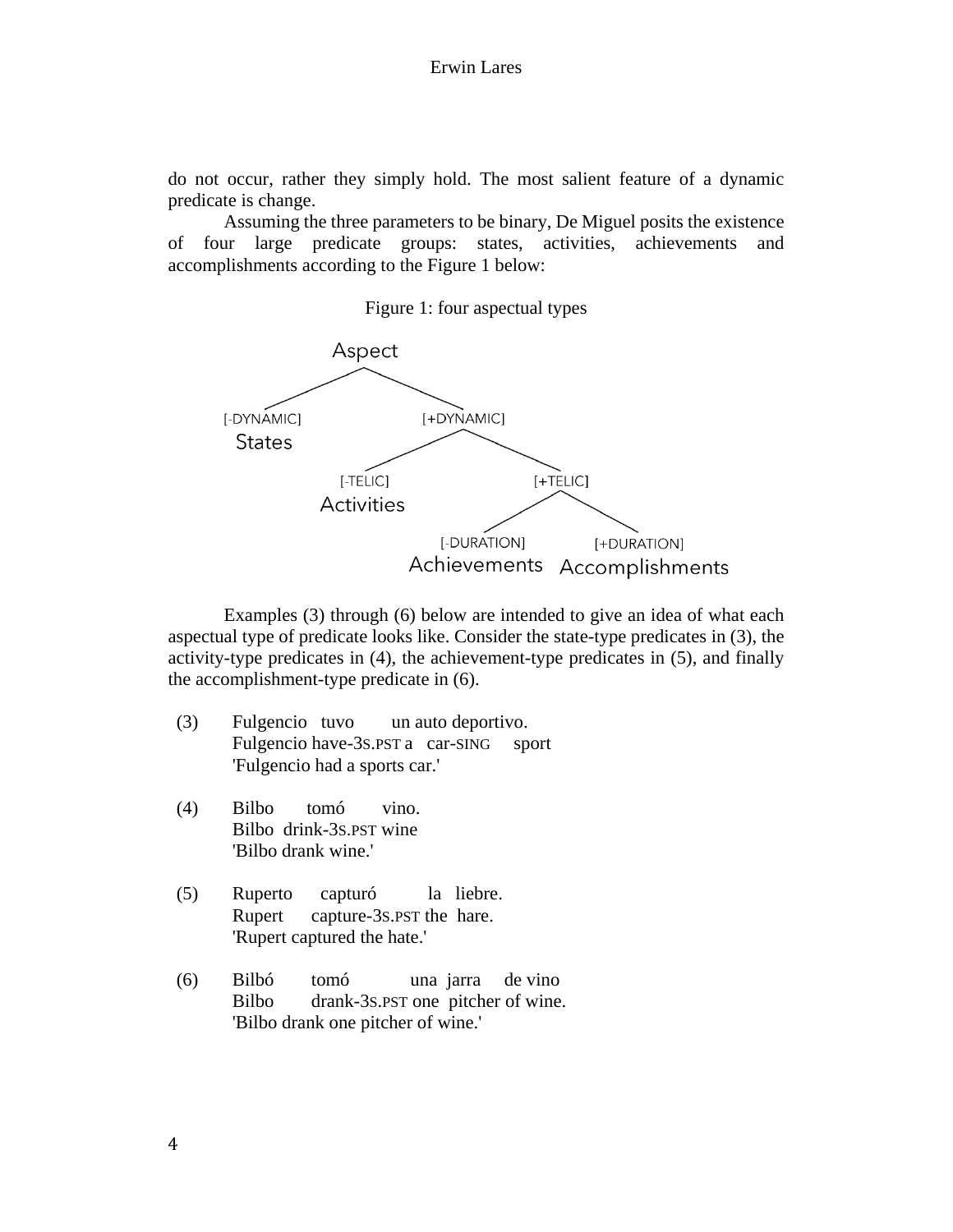It is possible to find VO constructions that exhibit the same aspectual structure for both the literal reading and the idiomatic reading. Consider, for instance, *shoot the breeze*. Aspectually, it is an activity for both the idiomatic reading and the literal reading. Similarly, *kick the bucket* is an achievement for both the idiomatic reading and the literal reading. When it comes to accomplishments, things get a bit fuzzier. MacDonalds (2008: 119) reports that *tie the knot* diverges aspectually between the literal reading (an accomplishment) and the idiomatic reading (an achievement).

MacDonald (2008: 114) finds that the mismatch occurs alongside the division that Nunberg, Sag, & Wasaw (1994) proposed between idioms that have their meaning distributed among components and those which do not. That is, idioms of the IP type can exhibit the same aspectual structure of their literal counterpart as long as they are not accomplishments.

The meanings of ICEs "are distributed among their parts" (Nunberg *et al*  1994: 497). When we hear *spill the beans* used to mean 'divulge the information', for example, we can assume that spill denotes the event of divulging and beans the information that is divulged. On the other hand, IPs "do not distribute their meaning among to their components" (Nunberg *et al* 1994: 491). We can intuitively see what the problem is: for IPs there is a reduction from several (syntactic) components to one (semantic) component. The crucial test will come from verifying that Spanish IP idioms exhibit the same behavior that English IP idioms do, that is, they have the syntactic structure of accomplishments but behave idiomatically as achievements.

# **3 Two diagnostic tests for aspectuality**

This section introduces two tests that can be used to tell accomplishments from achievements, the *almost* test and the *takes x-time* test. As shown in Figure 1, both achievements and accomplishments are telic events, that is, they have a start and they have an end. Both tests are, in principle, capable of targeting either the beginning of an event or its end. I will show that when applied to accomplishments and achievements, both tests are able to target the beginning of the event without problem. When trying to target the end of an event, however, only accomplishments yield felicitous statements whereas achievements do not.

The difference in the results of these tests can be thought as hinging exclusively on the event's duration, that is, both aspectual types are dynamic, both types have a beginning and an end, but whereas the event described by an accomplishment has a distinct duration, an achievement has none. An achievement is, by all intends and purposes, instantaneous. By virtue of being instantaneous, an event ends as soon as it starts. As no time lapses between its start and its ends,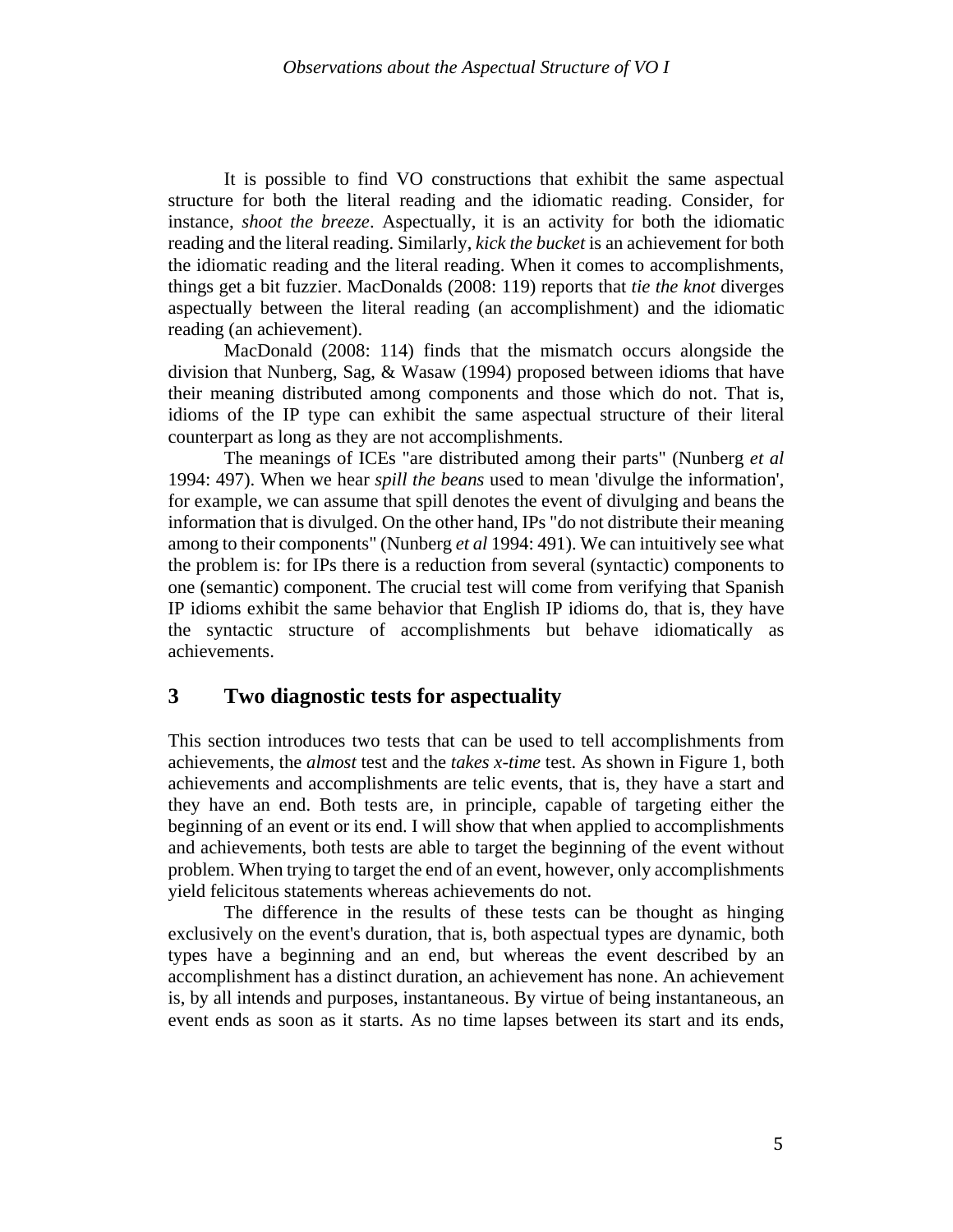neither tests is able to target the end of an event that has the aspectual structure of an achievement.

## **3.1. The** *almost* **test**

The *almost* construction is very useful to help diagnose aspectual types because it appears to be sensitive to two elements in the aspectual structure of a predicate. In particular, *almost* is sensitive to the start of an event and the end of an event. When *almost* targets the start of an event, it yields a *counterfactual* reading, that is the event almost starts but critically, it does not. On the other hand, if *almost* targets the end of an event, it yields an *incompletive* reading, that is, the event starts but fails to culminate.

The following are typical examples of each of the four aspectual types. I will examine how each type behaves in combination with the *almost* construction. Let us consider (7) states, (8) activities, (9) achievements, and, finally, (10) accomplishments.

- (7) \*Florencio casi fue alto. Florencio almost be-3S.PST tall. \*'Florencio was almost tall.'
- (8) Sancho casi sonrió. Sancho almost smile-3S.PST 'Sancho almost smiled.'
- (9) Ana casi estornudó. Ana almost sneeze.3S.PST 'Ana almost sneezed.'
- (10) Luis casi cruzó la calle. Luis almost cross-3S.PST the street 'Luis almost crossed the street.'

Let us start recalling that aspectual structures can be subdivided into telic and atelic. States and activities are atelic. States have neither start not end; activities have only a start. Achievements and accomplishments, on the other hand, are telic. They are events with both a beginning and an end. The *almost* construction is incompatible with states, as shown in (7). *Almost* produces a counterfactual interpretation with activities as in (8) when it targets the start of the events and prevents the event from starting.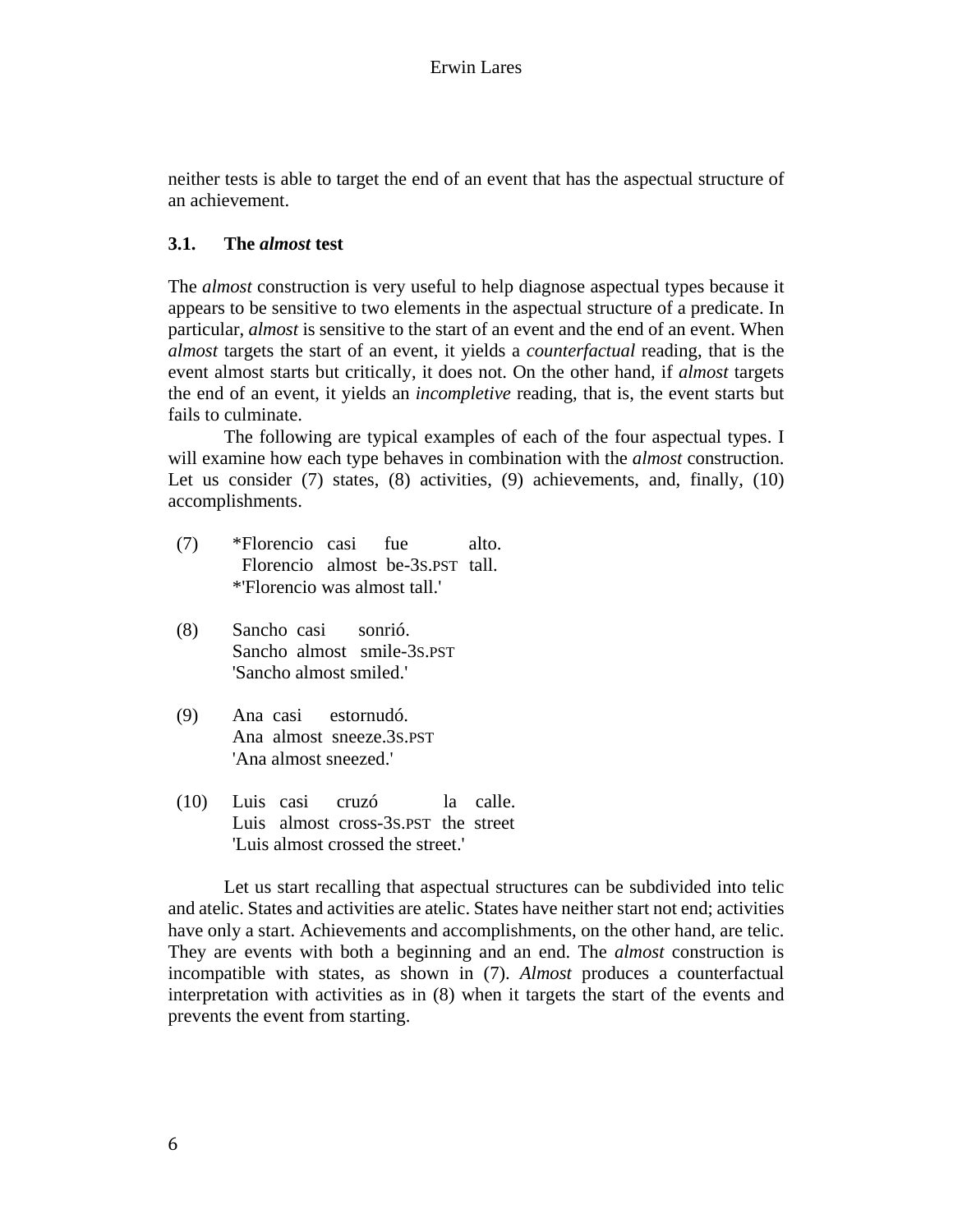Under this assumption for telicity, it is expected for the telic predicates, (9) and (10), to be able to yield both a counterfactual interpretation and an incompletive interpretation when the *almost* construction targets the start and the end of the event respectively. I take the fact that achievements and accomplishments exhibit the same behavior to the *almost* test as evidence that achievement predicates and accomplishment predicates share a common structure. Therefore, if it is true that a predicate denotes an event with a start, it should yield a counterfactual reading when the *almost* test targets the start of the event, preventing from starting at all. Such reading exists, consider (11) and (12).

- (11) Ana casi estornuda, pero logró contenerse. Ana almost sneeze-3S.PRE but manage-3S.PST hold-CLIT back 'Ana almost sneezes, but she managed to hold it back.'
- (12) Luis casi cruza la calle, pero decidió no hacerlo. Luis almost cross-3S.PRE the street but decide-3S.PST not do-CLIT 'Luis almost crosses the street, but he changed his mind.'

Similarly, given that they are telic predicates, (9) and (10) by definition have an ending. They are expected to yield an incompletive reading when the end of the event is targeted by the *almost* construction. Consider (13) and (14)

- (13) \*Ana casi estornudó, pero una vez que comenzó a estornudar decidió no hacerlo más. Ana almost sneeze-3s.PST but once that start-3s.PST to sneeze decide-3S.PST not do-CLIT more \*'Ana almost sneezed, but once she started sneezing she decided not to do it anymore.'
- (14) Luis casi cruzó la calle, pero una vez que comenzó a cruzarla decidió regresar. Luis almost cross-3S.PST the street but once that start-3S.PST.CLIT to cross-CLIT decide-3S.PST return 'Luis almost crossed the street, but once he started crossing the street, he turned around.'

(13) and (14) make evident that there is a difference between achievements and accomplishments: whereas accomplishments have no problems generating an incompletive reading, achievements are incapable of doing so. A possible explanation of this difference is that achievements in reality do not denote events that have an ending. A different explanation (and the one I will assume it is the correct one) is that achievements do have an ending, but since the time that lapses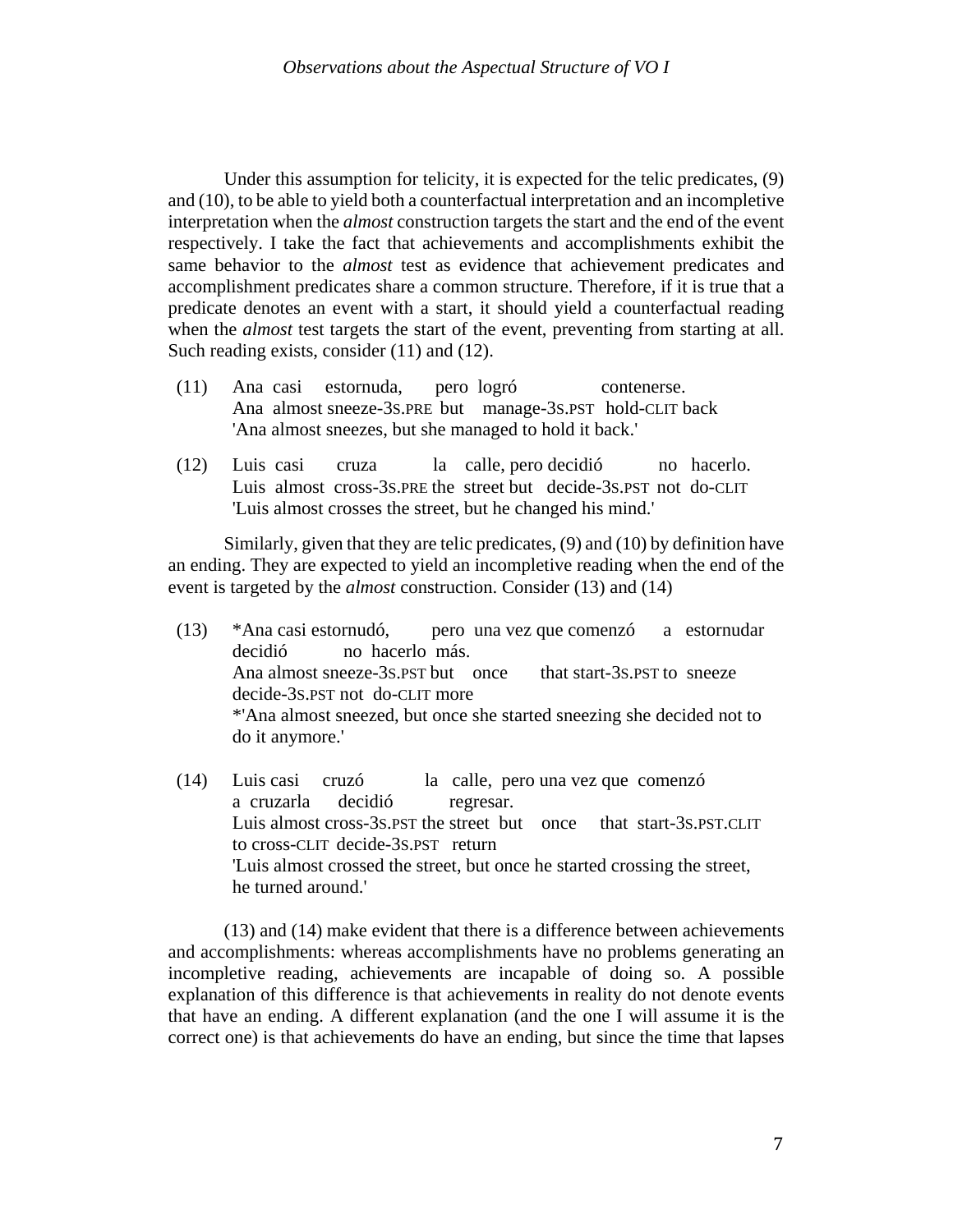between the start and the end of the event is zero, the *almost* test is unable to target the end of an event. The fact that achievements are instantaneous, causes them to yield infelicitous results when incompletive readings.

## **3.2 the** *takes x-time test*

The *takes x-time* construction exhibits a similar behavior to the *almost* construction in that it is also sensitive to the limits of an event. If *takes x-time* targets the start of an event, the construction yields the time that lapses before the event starts, in the sense of a "preparation time". On the other hand, if *takes x-time* targets the end of the event, it yields the time that lapses between the start of the event and its end. Let us consider the following sentences illustrating the interaction between the *takes x-time* construction and the four aspectual predicate types (15) states, (16) activities, (17) achievements, and (18) accomplishments.

- (15) \*Florenció tomó 10 minutos en ser alto. Florencio take-3S.PST 10 minutes in be tall 'Florencio took 10 minutes to be tall.'
- (16) Sancho tomó un minuto en sonreír. Sancho take-3S.PST un minute in smile Sancho took a minute to smile.
- (17) Ana tomó dos minutos en estornudar. Ana take-3S.PST two minutes in sneeze 'Ana took two minutes to sneeze.'
- (18) Luis tomó un minuto en cruzar la calle. Luis take.3S.PST one minute in cross the street 'Luis took one minute to cross the street.'

As expected, states (15) produce infelicitous statements when combined with the *takes x-time* construction given that they lack a start (or an end). Activities (16), achievements (18) and accomplishments (19) all yield a reading of the time that must lapse before the event actually stars. Notice that this reading is more salient when an inchoative reading is forced on them (compared to *Luis took a minute to start crossing the street*). By definition, the two telic predicates are expected to also yield an reading of the time lapses to the end of the event.

It is not the case, however, that (17) denotes an event such that Ana started to sneeze and two minutes later she finished to sneeze. Also for (17), the available reading is only the one yielding the time lapsed before the start of the event. The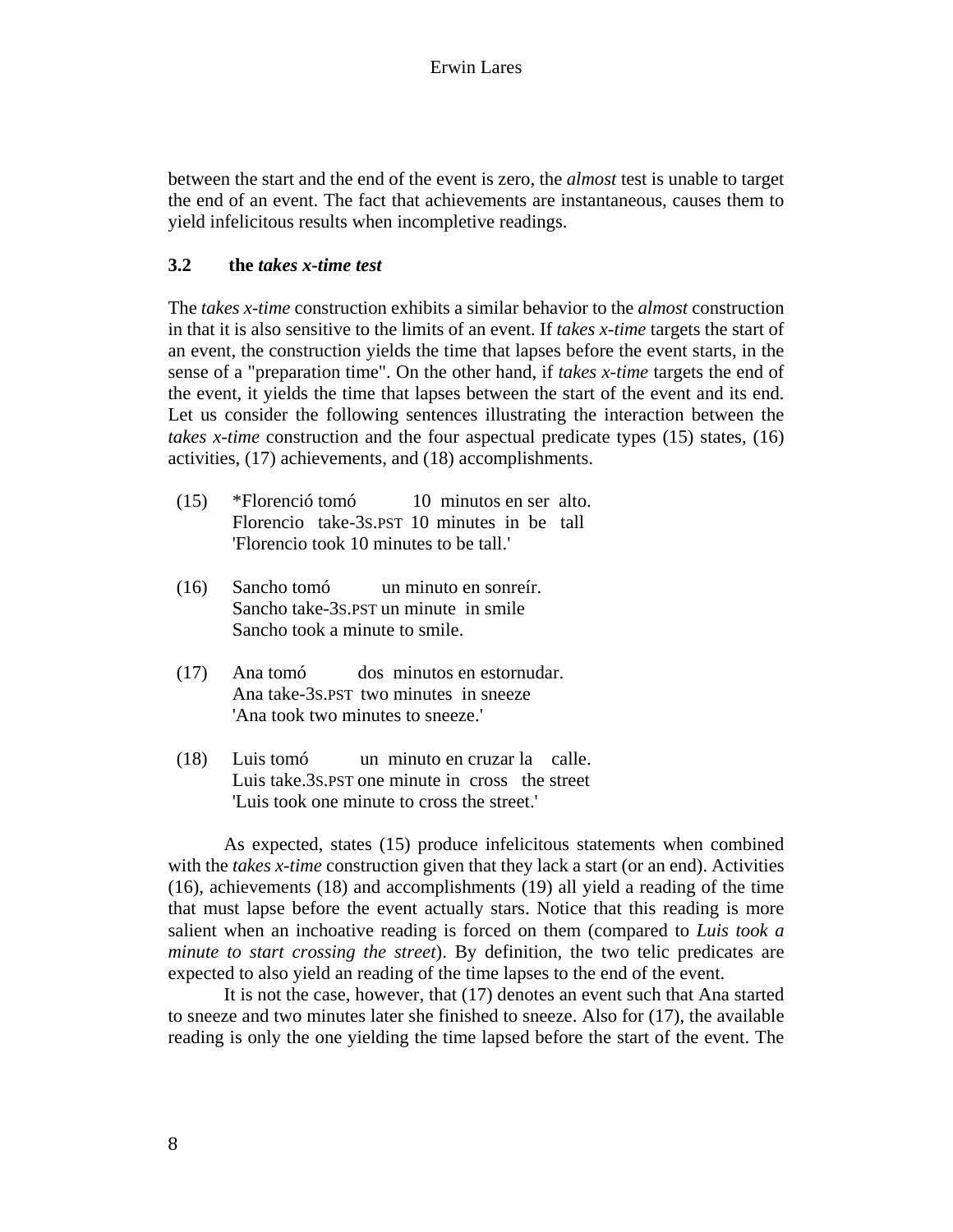reading targeting the end of the event does not exist. As before with the *almost* test, the *take x-time* test is incapable of targeting the end of the event.

The accomplishments in (18) have no problems yielding such interpretation. It is the case that (18) can denote an event such that Luis started crossing the street and one minute later he reached the opposite sidewalk.

The anomalous results produced with the *almost* construction and validated by the *takes x-time* construction suggest that even though both achievements and accomplishments are telic predicates, there is an aspectual difference between the two that causes the incompatibility of the tests when they try to target the end of an achievement. The diagram below summarizes the findings thus far.

|                              | states                                                 | activities                                                | achievements                                                                                                                                                                               | accomplishments                                                                                                                                                                                                          |
|------------------------------|--------------------------------------------------------|-----------------------------------------------------------|--------------------------------------------------------------------------------------------------------------------------------------------------------------------------------------------|--------------------------------------------------------------------------------------------------------------------------------------------------------------------------------------------------------------------------|
| <i>almost</i> construction   | incompatible<br>• a state does not<br>start. It holds. | compatible<br>• yields<br>a<br>counterfactual<br>reading. | compatible<br>$\bullet$ yields<br>a<br>counterfactual<br>reading when it<br>targets the start of<br>the event.<br>• it is <b>incapable</b> of<br>yielding<br>a<br>incompletive<br>reading. | compatible<br>$\bullet$ yields<br>a<br>counterfactual<br><b>reading</b> when<br>it<br>targets the start of<br>the event.<br>• yields<br>an<br>incompletive<br><b>reading</b> when it<br>targets the end of the<br>event. |
| takes x-time<br>construction | incompatible<br>a state does not<br>start. It holds.   | compatible<br>• yields a start of<br>event reading.       | compatible<br>• yields a start of<br>reading<br>event<br>when it targets<br>the start of the<br>event.<br>• it is <b>incapable</b> of<br>yielding a end of<br>event reading.               | compatible<br>• yields a start of<br>event reading when<br>it targets the start of<br>the event.<br>• yields an <b>end</b> of<br>event reading when<br>it targets the end of<br>the event.                               |

Table 1 - interaction of the tests with all four aspectual types

## **4 Examining the split**

As mentioned earlier, Numberg *et al* (1994: 531) observe that it is common in literature to associate an idiom's conventionality in meaning with lack of compositionality in meaning. They posit that a sizeable group of idioms can, and in fact, are capable of undergoing operations such as clefting, passivization, and quantification among other and still retain their idiomatic interpretation.

Numberg *et al* (1994) propose that idioms can be divided into two groups: *idiomatically combining expressions* (ICE) and idiomatic phrases *per se* (IP). Inasmuch as ICEs are expressions whose idiomatic interpretation is distributed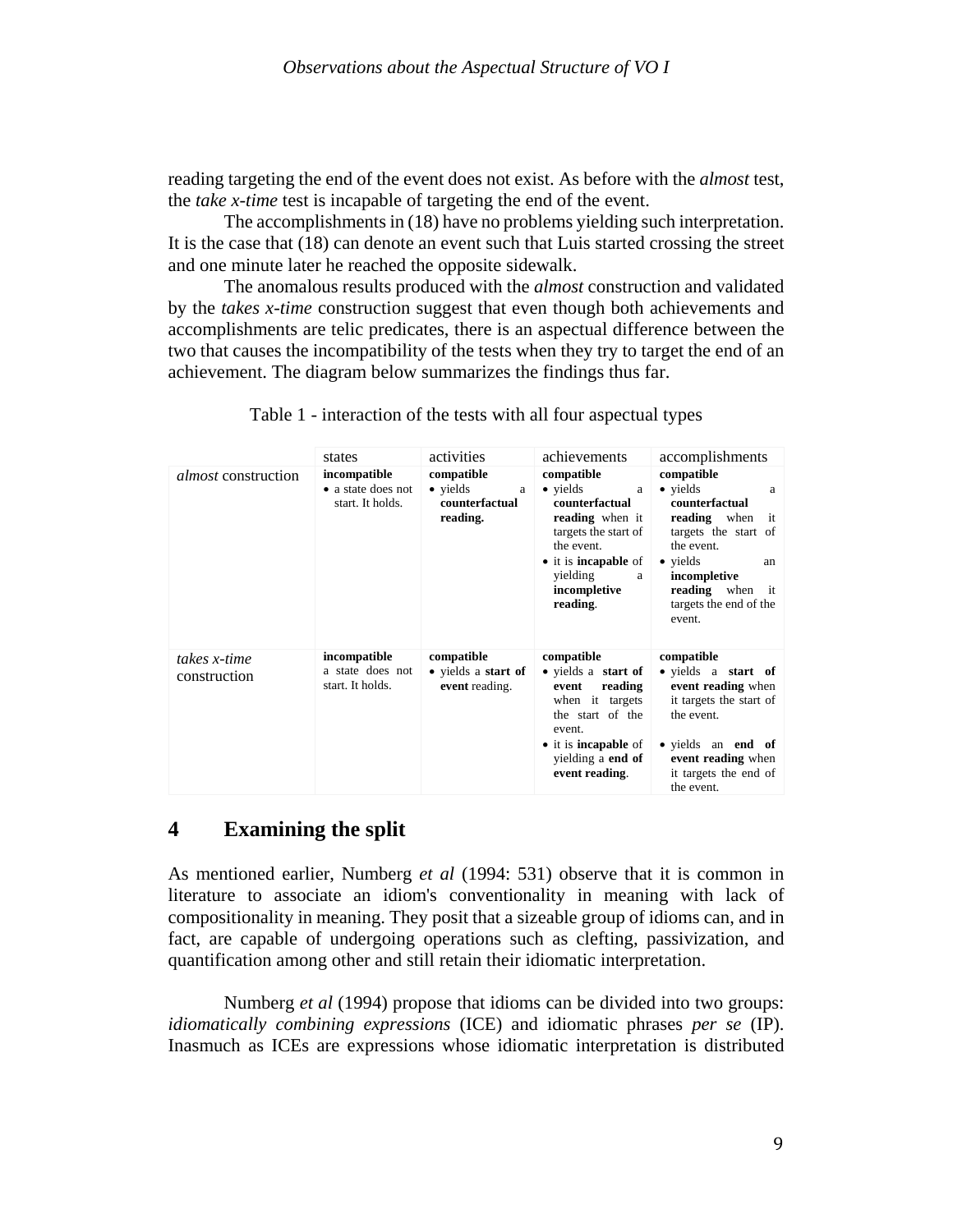among their lexical components, IPs appear to be atomic in meaning. As consequence, it is possible to modify ICEs (respecting certain semantic criteria) while preserving their idiomatic integrity, whereas any modification done to an IP results in the loss of their idiomatic reading.

An example of an ICE is *pull strings*. Merriam-Webster Dictionary indicates that 'pull strings' means 'exert hidden influence or control'. Is that sense, there is a clear correlation between 'pull' and 'exert' and between 'string' and 'influence or control'. The idiomatic meaning is distributed between these two components. It is possible to introduce modifications to the idiom while maintaining the idiomatic interpretation. Consider, for instance, *Jon pulled a variety of strings (so Bill would get the job)* (taken from MacDonald 2008: 115). IPs, on the other hand, do not appear to accept any modification. Consider the IP *kick the bucket.* Merriam-Webster says that it means "to die". Consider *Jon kicked the metal bucket*. It will not elicit an idiomatic interpretation; only the literal meaning is available.

Numberg *et al* (1994) conclude that IPs are stored in the lexicon. Their idiomatic interpretation is a unity, fixed. I will assume that their aspectual structure is also fixed. We will operate under the assumption that any operation that can be applied to an idiom and preserves the idiomatic interpretation should be available and identical to an operation performed in sentential syntax yielding a nonidiomatic interpretation. In Numberg *et al* (2008: 515) own words, "*idiomatically combining expressions must have the syntax of non-idiomatic expressions"*. If this were not to be the case, we will have two syntactic apparatuses operating side-byside, something that would be very difficult to argue for in the Generative perspective. My general conclusion is that accomplishments require additional computations before going to LF. Stretching this assumption to account for achievements too, one can assume that accomplishments are not stored in the lexicon. Sentential syntax takes care of the all the derivations needed to form sentences whose predicates are aspectual accomplishments – idiomatic or not –.

In order to classify idioms into ICEs and IPs, I applied two kinds of modifications to the idioms: the addition of a modifier (adjectival or quantifier) and topicalization. The modified expressions that are capable of yielding an idiomatic interpretation will be considered ICE. Those that lost the idiomatic interpretation in favor of a literal one will be considered IPs. We expect the ICEs to be a larger group that the IPs, following Numberg *et al* (1994: 497).

Consider the following statement, an idiom (19) *recoger las velas* 'gather the sails'. As shown in (19.b) and (19.c), *recoger las velas* fails to yield a idiomatic reading if modified in any way, as a result, we conclude it is an IP.

(19.a) recoger las velas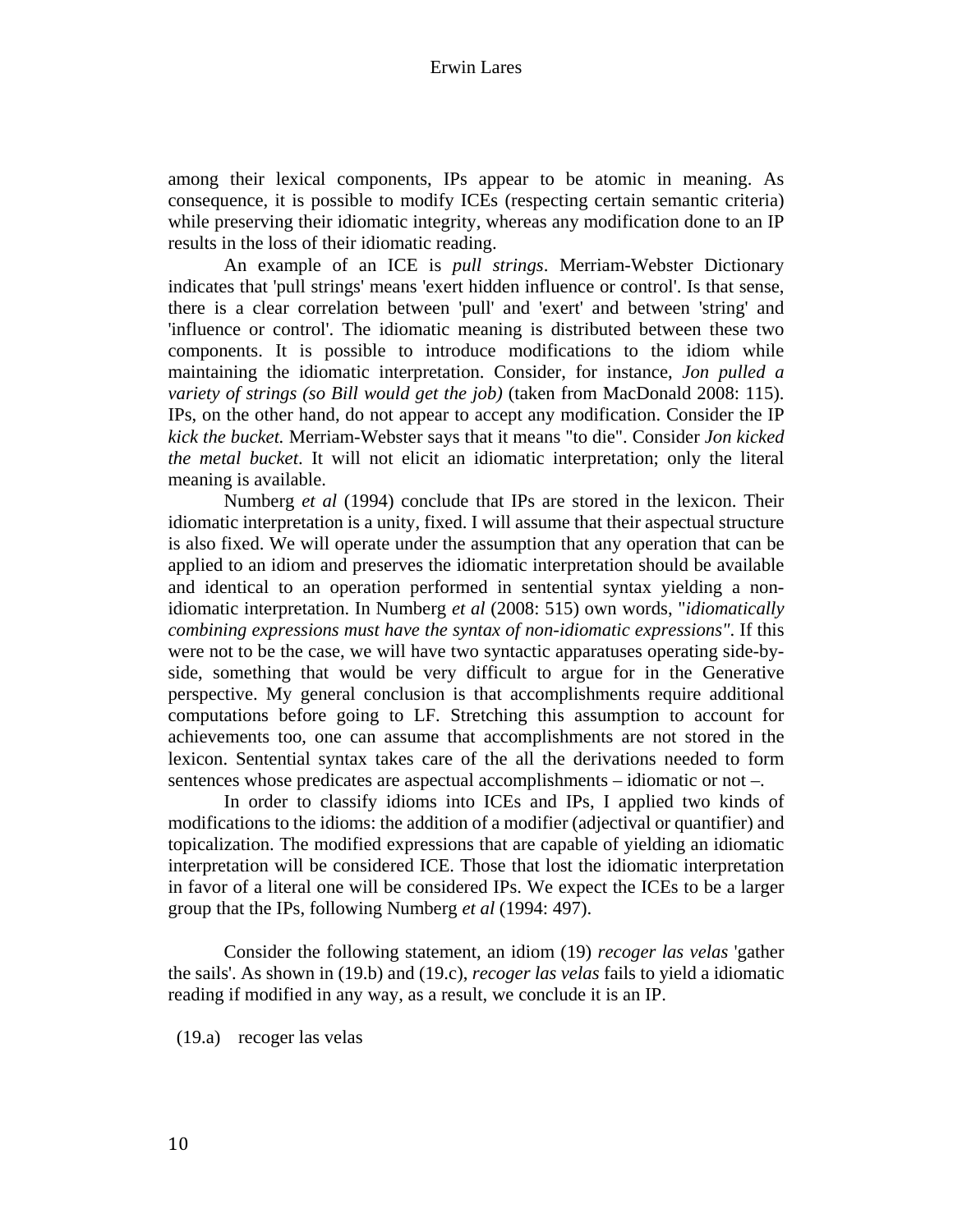literal meaning: 'to gather the sails' idiomatic meaning: 'to calm oneself, to resist one's urges, to give up

- (19.b) #Juan recogió la vela mayor Juan gather.3S.PST the sail main literal meaning: 'Juan gathered the main sail.' idiomatic meaning: not available
- (19.c) #Las velas Juan no las quiso recoger. the sails Juan not CLIT want.3S.PST gather literal meaning: 'the sails, Juan did not want to gather (them).' idiomatic reading: not available

IPs, notwithstanding their syntactic structure, have the aspectual structure of an achievement when interpreted idiomatically. Glasbey (2007: 10) suggests that for idioms "it is more natural to think of aspectual information being attached to the complete lexical phrase, i.e. stored in long term memory". My intuition agrees with this statement: the encapsulated meaning of idiom IPs is an indication that they emerge from the lexicon with atomic meaning, and I posit here, with the aspectual structure of an achievement. Fortunately, we have developed a method that will allow us to support or refute what our intuition is telling us. I will test this by subjecting (19) to the aspectual tests developed in section 3.

(20) below shows the results of applying the *almost* test and the *takes x-time* test to the literal reading of (19). (21) shows the same interaction considering an idiomatic interpretation. I expect that the literal interpretation of (21) will have the aspectual properties of an accomplishment whereas (21) will be exhibit the aspectual structure of an achievement.

- (20.a) Juan casi recogió las velas Juan almost gather-3S.PST the sails. 'Juan almost gathered the sails.'
	- The counterfactual reading is available. Juan thought about picking up the sails, but decided against it.
	- The incompletive reading is also available. Juan started to pick up the sails but something interrupted him so he could not finish picking the sails up.
- (20.b) Juan tomó diez minutos en recoger las velas. Juan take-3S.PST ten minutes in gather the sails 'Juan took ten minutes to gather the sails'.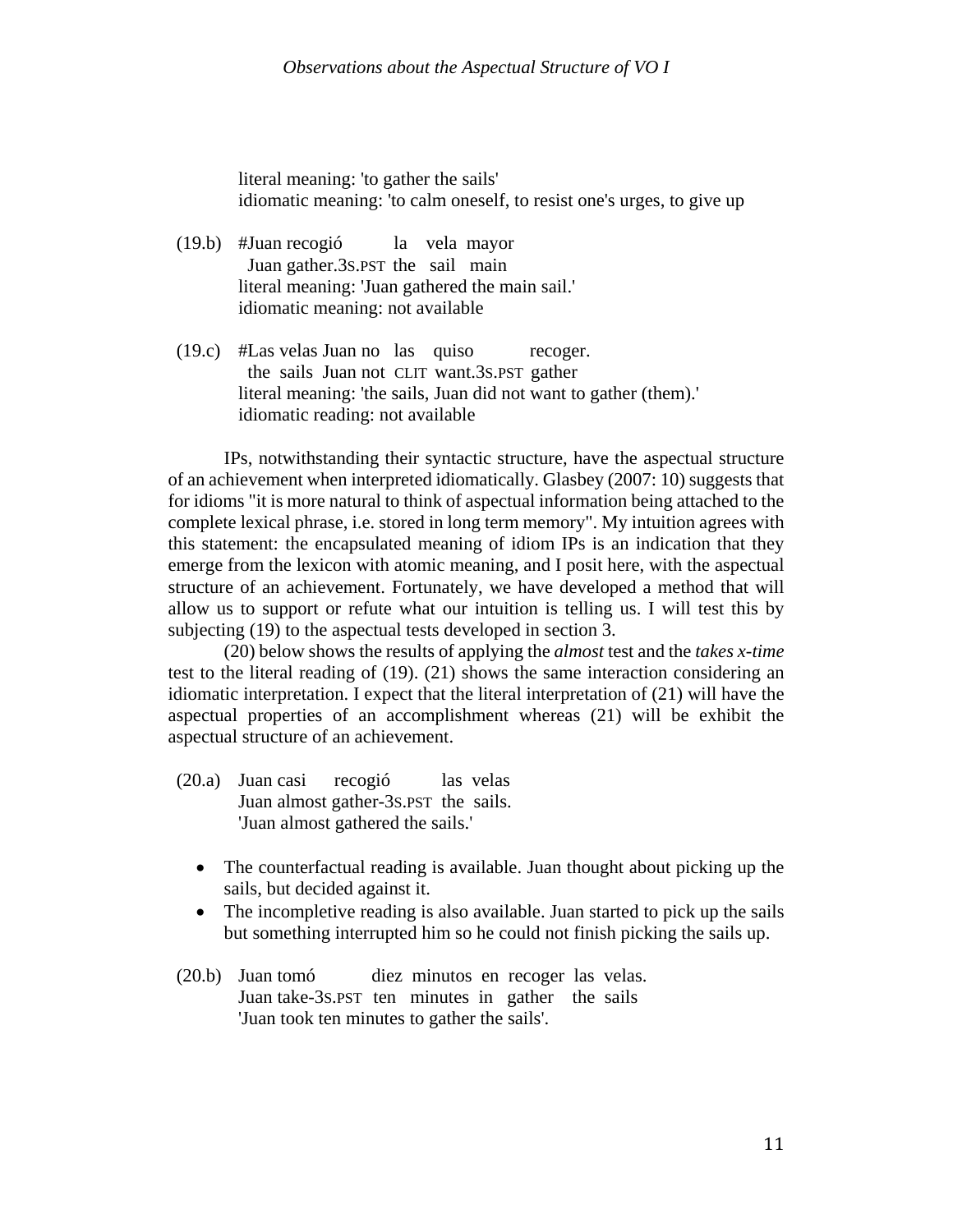- the start of event reading is available. Juan took 10 minutes to get ready and start picking the sails up.
- the end of the end is also available. Juan started picking the sails up and 10 minutes later he was done.

The results shown in (20) confirm that the aspectual structure of (19) corresponds to that of an accomplishment when interpreted literally. The *almost*  test elicits both counterfactual and incompletive interpretations which we take as an indication that both the start of the event and the end of the event are targetable by the *almost* test. Finally, the *takes x-time* test corroborates this result by eliciting both a start of the event and an end of the event reading.

Let us consider now an idiomatic interpretation for *recoger las velas* (21).

- (21.a) Juan casi recogió las velas Juan almost gather-3S.PST the sails. 'Juan almost gave up.'
	- the counterfactual reading is available. Juan thought about giving up, but decided against it.
	- the incompletive reading is not available. It is not the case that Juan gave up, sometime passed, then he decided to stop giving up.
- (21.b) Juan tomó diez minutos en recoger las velas. Juan take-3S.PST ten minutes in gather the sails 'Juan took ten minutes to give up.'
	- the start of event reading is available. Juan took 10 minutes to decide he was going to give up.
	- the end of event it is not available. It is not the case that Juan gave up, 10 minutes passed, then he decided to stop giving up.

The results outlined in (20) and (21) confirm that the predicate *recoger las velas* on its idiomatic interpretation has the aspectual properties of an achievement, whereas the same predicate on a literal interpretation behaves as an accomplishment. These results can be presented as evidence that IP idioms in Spanish exhibit the same aspectual behavior as IP idioms in English.

# **5 Conclusions**

A statement consisting of a verb and its object may have an idiomatic reading in addition to its literal reading. If the idiom is an IP, the application of the *almost* test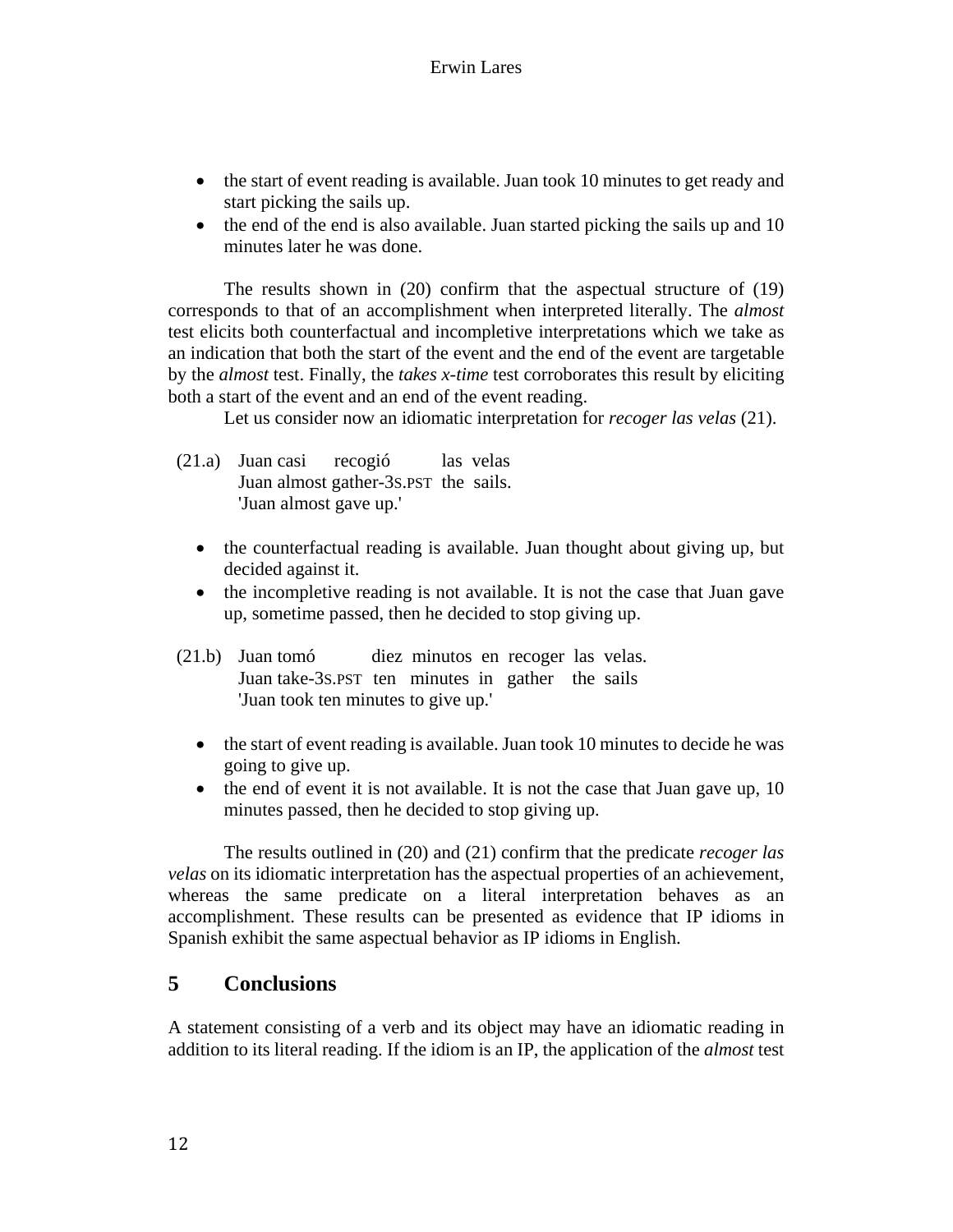and the *take x-time* test reveal an aspectual mismatch between the literal reading and the idiomatic reading. Predicates that are accomplishments when interpreted literally, will not be accomplishments when interpreted idiomatically; they will be achievements.

I have demonstrated that the behavior of Spanish idiomatic phrases appears to parallel this behavior. In order to account for this assessment, I first gathered a corpus of idiomatic phrases. I subjected each idiom to two tests: (a) topicalization of the object and (b) modification of the object by addition of an adjective or a quantifier. I classified as IPs those statements that retained their idiomatic reading after being modified. Given the space limitation, the entire corpus will not be provided, but I would be happy to share it if contacted by my email address.

For this article, I chose only one IP *recoger las velas* 'to give up, to resist one's urges, to calm down' to be tested. The results of subjecting each statement to the *almost* test and the *take x-time* test was consistent: both tests were capable of targeting the start of the event for the literal reading and the end of the event, indicating the statement is an accomplishment. Concordantly, for the idiomatic reading, both tests were capable of targeting the start of the event and incapable of targeting the end of the event yielding infelicitous statements. This is taken as evidence that the statements are achievements when interpreted idiomatically.

It is clear that a larger number of IP idioms need to be tested in order to lend weight to the conclusion that IP idioms in Spanish behave as IP idioms in English from a aspectual point of view.

Throughout this essay, I learned that one must pay close attention to detail when working with idiomatic expressions. MacDonald (2008: 114) indicates that ICEs can be modified "as long as the semantics of the modification is consistent with the meaning of the idiom." *¿Consistent in which sense?* This is too vague. Let us take, for instance, the case of the *echar la casa por la ventana* (literal meaning: to throw the house out of the window. Idiomatic meaning: to overindulge, to waste). This idiom admits some modifications (22.a) and (22.b), but not (22.c).

- (22.a) Juan echó toda la casa por la ventana. Literal meaning: Juan threw the entire house out of the window. Intended meaning: Juan really spared no expense.
- (22.b) Juan echó la casa nueva por la ventana. Literal meaning: Juan threw the new house out of the window. Intended meaning: Juan spared no expense celebrating the new house.
- (22.a) \*Juan echó la casa blanca por la ventana. Literal meaning: Juan threw the white house out of the window Intended meaning: not available.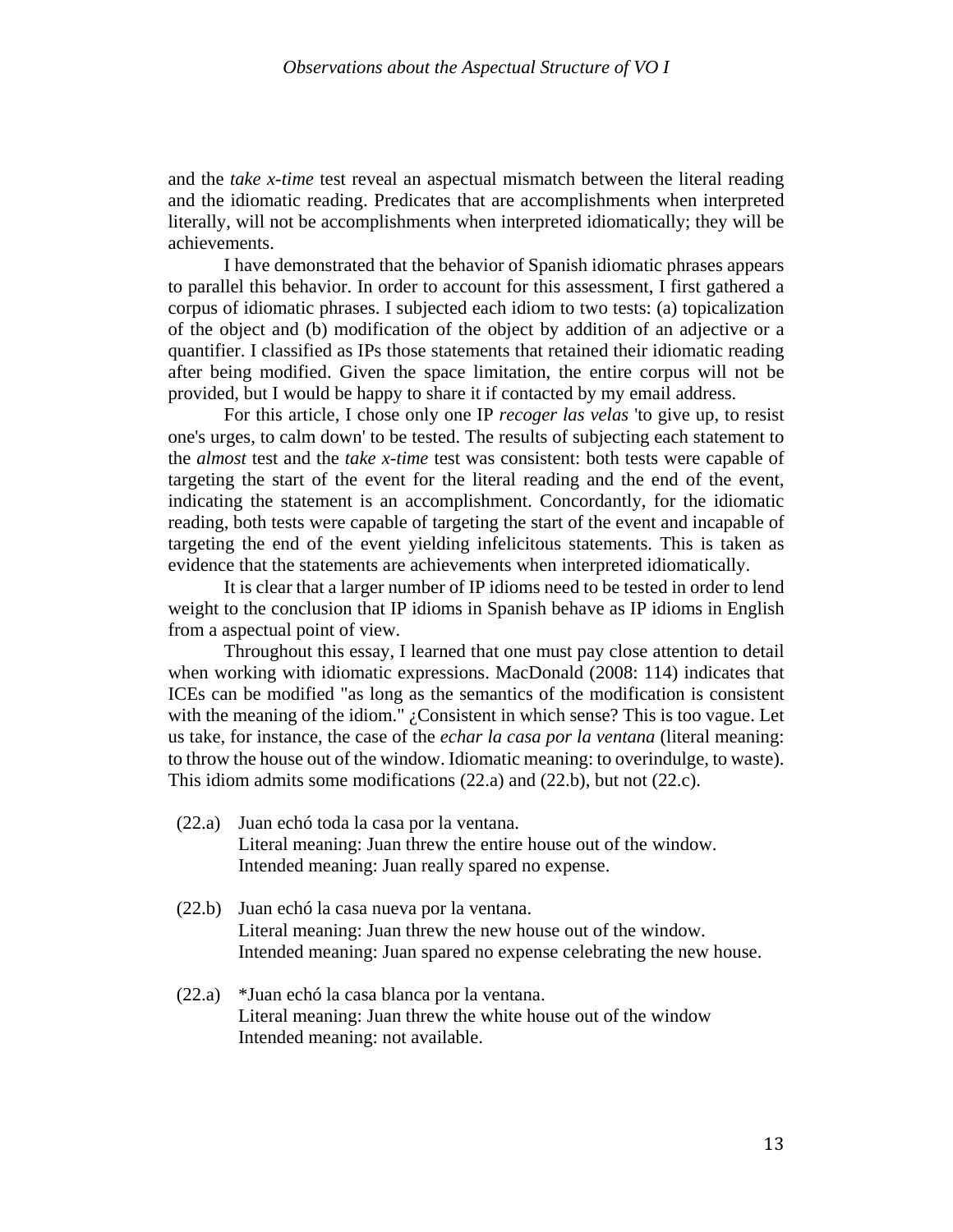#### Erwin Lares

How can we predict what kind of modification will be able to preserve the idiomatic interpretation? Do these modification form a "natural" group?

Even thought MacDonald warns that none of the idioms he studied behaved unambiguously as an accomplishment, I personally had a very hard time finding an IP (that has an non-idiomatic accomplishment counterpart) that responded consistently to all the aspectual types. Sometimes the difficulties were caused by the lexical meaning of the verb. For instance, *estirar la pata* (literal interpretation: to stretch the leg. Intended interpretation: to die) is an ideal candidate to be tested, except that the meaning denoted by the idiom yields anomalous results when forced to have a telic interpretation. One can only die once, after all.

Another candidate to be tested is *apretarse el cinturón* (literal meaning: to cinch one's belt. Intended meaning: to watch one's expenses due to lack of resources). *Apretarse el cinturón* can range in meaning between an achievement and a realization. Idiomatically, it can denote an activity. The ambivalence caused me a lot of "white noise" when trying to pin down a particular reading. Should we consider these idioms to be ICEs or IPs? The last difficulty I had while working with idioms is the need for informants to be familiar with the idioms *a priori*. If an informant is not familiar with an idiom, he or she will not be able to yield any significant insights. This might seem to be obvious, but it severely impeded the formation of a working corpus.

Finally, I will like to point out that the corpus I created for this paper appears to contradict an observation done by Numberg *et al* (1994) "the class of idiomatic phrases is much smaller than the class of idioms defined by the criteria of predictability" (p. 497). By predictability, I understand the degree of discrepancy between the idiomatic meaning and the meaning that a speaker would derive by the individual components of the expression. I find this definition to be a little bit vague, but putting that aside, this led me to believe that most of the idioms I was going to find would be of the ICE type. Once the corpus started taking shape, I was surprise to find that the majority of the idioms I found, more than 70%, are IPs. Clearly, there is a lot to be studied about idioms.

## **References**

- De Miguel, Elena. 1999. El aspecto léxico. En Gramática Descriptiva de la Lengua Española. Colección Nebrija y Bello. Vol. 2: 2977-3060
- Dowty, David. 1979. Word meaning and Montague grammar. Dordrecht/Holland Boston: D. Reidel Publishing.

Glasbey, Sheila. 2007. Aspectual composition in idioms. In Recent advances in the syntax and semantics of tense, aspect, and modality [Trends in